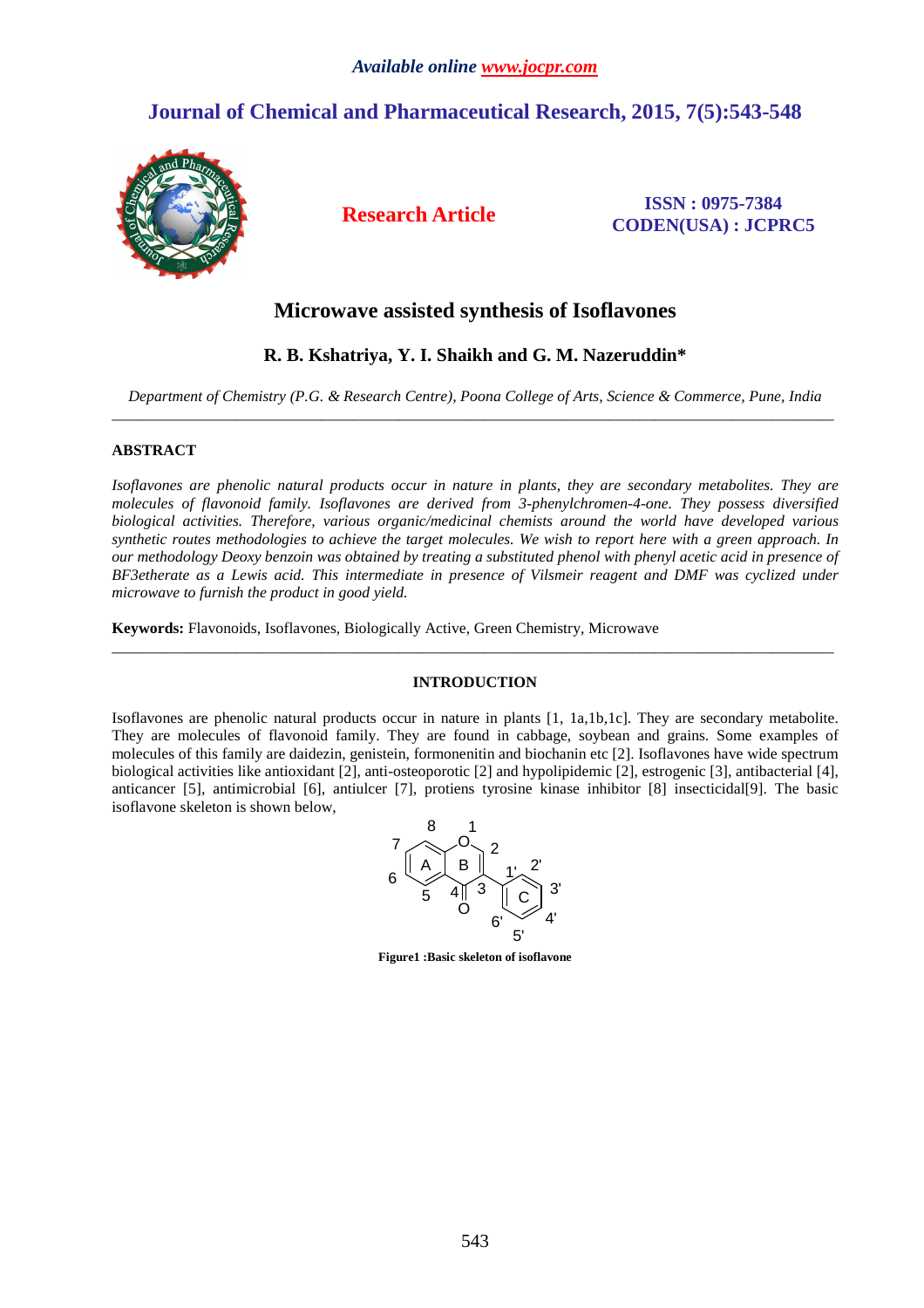

*\_\_\_\_\_\_\_\_\_\_\_\_\_\_\_\_\_\_\_\_\_\_\_\_\_\_\_\_\_\_\_\_\_\_\_\_\_\_\_\_\_\_\_\_\_\_\_\_\_\_\_\_\_\_\_\_\_\_\_\_\_\_\_\_\_\_\_\_\_\_\_\_\_\_\_\_\_\_*

Some naturally occurring isoflavones with their structure is shown below,

**Figure2: Isoflavone with biological activity** 

Isoflavones are synthesized by traditional method through deoxybenzoin cyclization to give isoflavone [10,11].Therefore this deoxybenzoin is key intermediate in the synthesis of isoflavone. This intermediate treated with Vilsmeyer reagent to give corresponding isoflavone. The important pathways by different reagents includes ethoxalylchloride in pyridine[12], pyridine with triethylorthoformate [13], DMF/POCl<sub>3</sub> [14] or MeSO<sub>2</sub>Cl [15], anhydrous ethylformate and powdered sodium [16], acetic anhydride and sodium acetate [17, 18], acetic-formic unhydride [19], N-formylimidazole and THF [20], phenyliodine/trifluoroacetate [21] cyclization of deoxybenzoin. Another pathway includes oxidative rearrangement of chalcone using thallium acetate, thallium nitrate [22-31]. Also chalcone of epoxide followed by catalytic hydrogenation [32-33]. Some of well-known route includes conversion of flavanones into isoflavones by thallium nitrate in a mixture of methanol and chloroform [34], arylation of 4 chromanones in DMSO [35, 36], reaction of arylboronic acid with aryl chromanones using tetrakis(triphenylphosphine) palladium catalyst called coupling reaction[37]. Another important name reactions for the synthesis of isoflavone includes Bass et.al [38], Baker et. al. [39], Farkas et.al [40], Pelter and Foot [41] and Yoder et.al. [42]. All the reactions mentioned above are thermal and time consuming. We wish to report here with a green approach. In our methodology Deoxy benzoin was obtained by treating a substituted phenol with phenyl acetic acid in presence of BF<sub>3</sub>etherate as a Lewis acid. This intermediate in presence of Vilsmeir reagent and DMF was cyclized under microwave to furnish the product in good yield. The reaction is depicted in scheme-1.

**Scheme-1: Synthesis of Isoflavones by Vilsmeyer reagent under microwave method** 



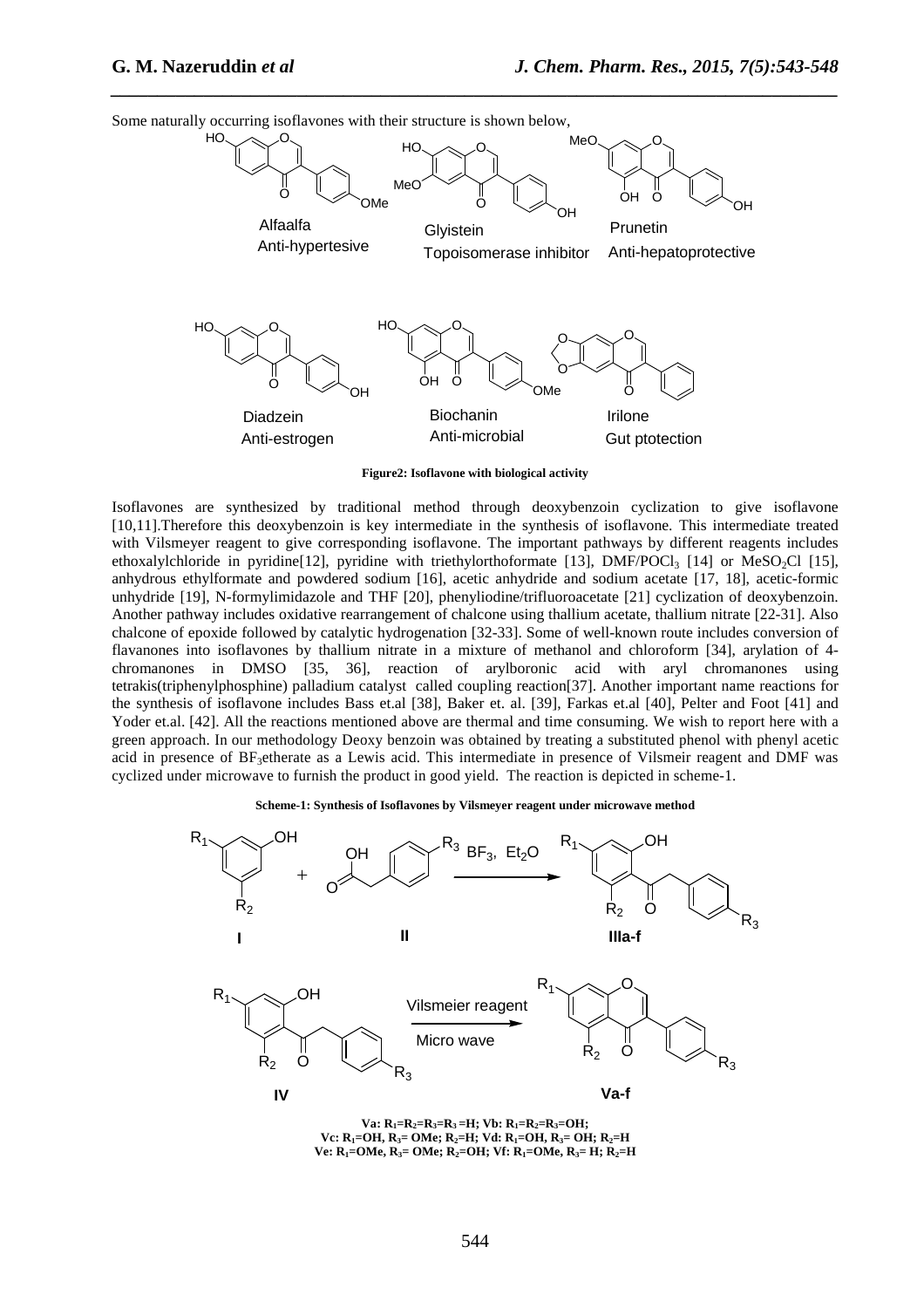## **EXPERIMENTAL SECTION**

*\_\_\_\_\_\_\_\_\_\_\_\_\_\_\_\_\_\_\_\_\_\_\_\_\_\_\_\_\_\_\_\_\_\_\_\_\_\_\_\_\_\_\_\_\_\_\_\_\_\_\_\_\_\_\_\_\_\_\_\_\_\_\_\_\_\_\_\_\_\_\_\_\_\_\_\_\_\_*

All the melting points reported are uncorrected and were recorded using an electro thermal melting point apparatus or with Buchhi melting point apparatus B-450. All the reagents purchased from Sigma Aldrich and Merck and used without further purification. Column chromatography purification was carried out using silica gel 60-120 and 230-400 mesh size and TLC was performed on E-Merck pre-coated silica gel 60 F254 plates and the spots were rendered visible by exposing to UV light or iodine. IR spectra were recorded on Brucker & Shimadzu FTIR instrument.<sup>1</sup>HNMR spectra were recorded on Brucker 400 & 600 MHz <sup>1</sup>HNMR spectrometer. Spectrometers chemical shift (δ) reported are referred to internal reference Tetramethylsilane (TMS).The following abbreviations were used:  $s = \text{singlet}, d = \text{doublet}, dd = \text{doublet}$  of doublet, ddd doublet of doublet of doublet,  $dt =$  doublet of triplet, t = triplet,  $q =$  quartet,  $q =$  quintet,  $m =$  multiplet, bs = broad singlet. Micro-analytical data were obtained using Perkin Elmer 240Q elemental analyzer. Microwave oven used was LG microwave MOD-MG-1742WE, 2450MHz and 700 W maximum output.

#### **General method for the synthesis of isoflavone**

A mixture of substituted phenol (3 mmole), 2-phenyl acetic acid (3 mmole) was charged in RBF. Under nitrogen purging BF<sub>3</sub>Et<sub>2</sub>O (15 mmol) was added in the same flask. Reaction mass was stirred at RT for 15 minute then refluxed at 90<sup>o</sup>C for 1.5 hrs. under nitrogen purging. The reaction mass was cooled to 10<sup>o</sup>C and DMF (4.6 ml) was added drop wise. The above reaction mixture was then added drop wise with stirring in to Vilsmeier reagent (4.5 mmol) at room temperature. The reaction mixture was stirred under microwave till completion of reaction (monitored by TLC). After completion of reaction the reaction mass was poured into boiling dilute HCl slowly and cooled. The solution was extracted with ethyl acetate (25 ml×3) and the organic layer was dried over anhydrous Na<sub>2</sub>SO<sub>4</sub>. The crude product obtained after evaporation of the solvent was chromatographed over silica gel column using chloroform-methanol mixture as eluent to furnish the pure product. (**Va-f**).

| Entry | $\mathbf{R}_1$ | R2        | $\mathbf{R}_3$ | Heat<br>(time) | MW<br>(time)     | Yield $(\% )$ | M.P. $(^{0}C)$                        |
|-------|----------------|-----------|----------------|----------------|------------------|---------------|---------------------------------------|
| Va    | Н              | Н         | Н              | $2.0$ hrs      | $15 \text{ min}$ | 85            | 154 [Ref. 43, $155^{\circ}$ C]        |
| Vb    | OН             | OΗ        | OН             | $2.5$ hrs      | 30 min.          | 75            | 295 [Ref. 43, 295 °C]                 |
| Vc    | OН             | н         | OMe            | $2.5$ hrs      | $25 \text{ min}$ | 84            | $257$ [Ref. 43, $258$ <sup>o</sup> C] |
| Vd    | OН             | Н         | OН             | $2.5$ hrs      | $20 \text{ min}$ | 81            | $323$ [Ref. 43, 320 <sup>0</sup> C]   |
| Ve    | OMe            | <b>OH</b> | OMe            | $2.0$ hrs      | $15 \text{ min}$ | 87            | 140 [Ref. 44, $143^{\circ}$ C]        |
| Vf    | OMe            | н         | Н              | $2.0$ hrs      | $20 \text{ min}$ | 85            | $157$ [Ref. 43, $158$ <sup>o</sup> C] |

**Table 1: Isoflavones synthesized by Microwave assisted Vilsmeier reagent** 

**Spectral data of compounds: 3-phenyl-4H-chromen-4-one (Va)**  Yield: 85% Colour: pale yellow to white powder, M.P.:  $154^{\circ}$ C, TLC system: hexane +E.A. (7.5+2.5), Solubility: CHCl<sub>3</sub>,

**IR** (KBr , cm-1): 590-907 (aromatic region), 750 (ortho disub. benzene ring), 1212-1282(C-O, ether), 1472 & 1508- 1600(C=C, aromatic), 1622(C=O, conjugated), 3000(aromatic, C-H)

**<sup>1</sup>HNMR** (in CDCl3)  $\delta_H = 8.039$ (s, 1H, C-2), 8.33 (dd,1H, J=7.2, 2.0 Hz, C-5), 7.46-7.46(m,1H, J=7.2, 2.0, 1.1 Hz, C-6), 7.68-7.71(m, 1H, J=7.2, 2.0, 1.1 Hz, C-7), 7.58 (d,1H, J=7.2Hz, C-8), 7.49-7.50(dd, 2H, J= 7.1, 2.1 Hz), 7.57- 7.58(dd, 2H, J=7.1, 2.1Hz, C-3', C-5'), 7.38-7.40(t, 1H, J=7.1, 2.1, 1.1 Hz, C-4'). Anal. Calcd. for  $C_1,H_{10}O_2$ : C, 81.07; H, 4.54 Found: C, 81.12; H, 4.67.

**5, 7-dihydroxy-3-(4-hydroxyphenyl)-4H-chromen-4-one (Vb)** 

Yield: 75 % Colour: pale yellow powder, M.P.:  $295^{\circ}$ C, TLC system:  $CHCl<sub>3</sub> + MeOH (9+1)$ , Solubility: DMSO,

**IR** (KBr, cm<sup>-1</sup>): 665-907 (aromatic region), 747 (ortho disub. benzene ring), 1245-1316 (C-O, ether), 1477 & 1551-1586 (C=C, aromatic), 1622(C=O, conjugated), 3003(aromatic, C-H), 3154 & 3449 (OH, phenolic).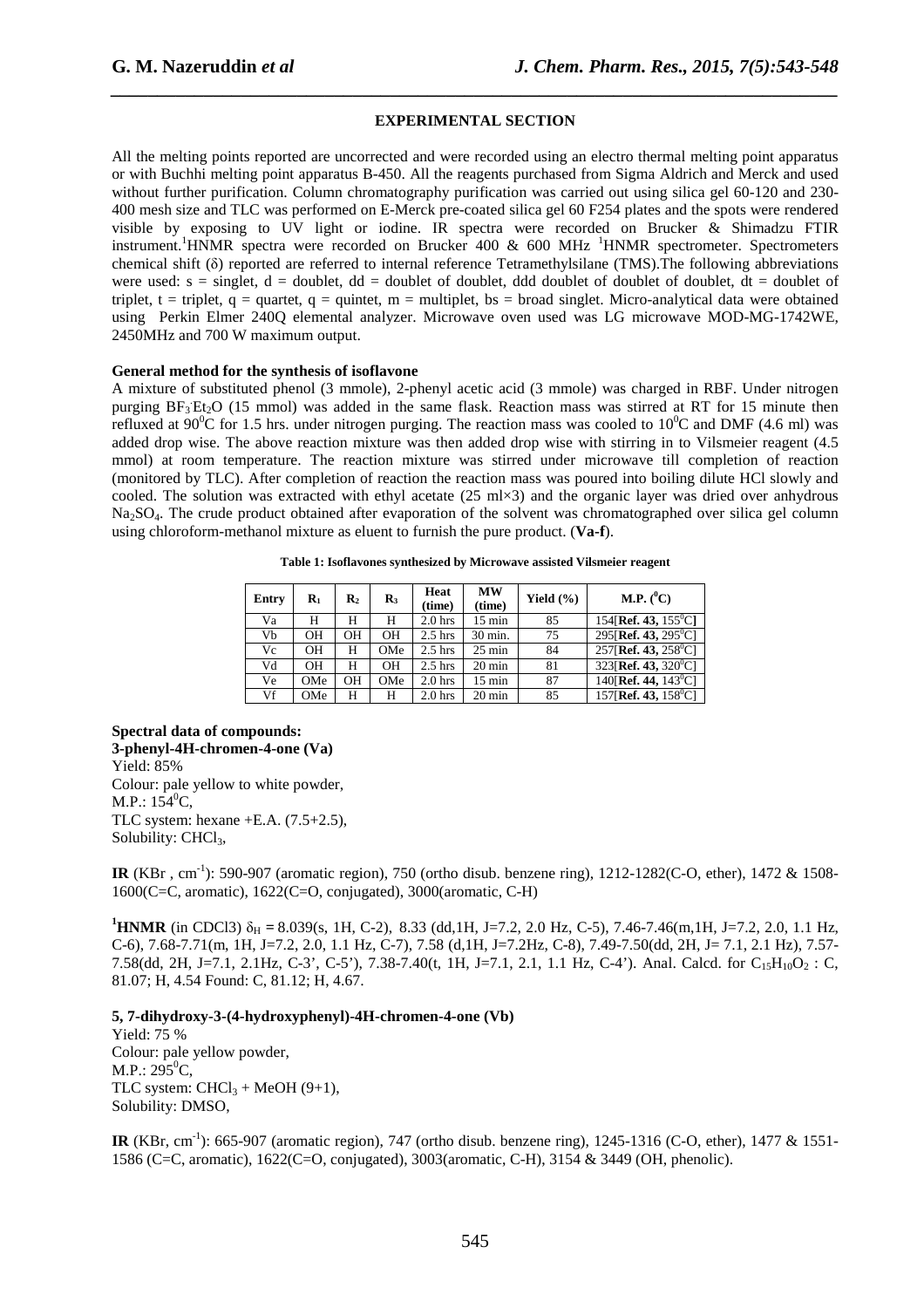**1HNMR** (in DMSO)  $\delta_H = 8.30$ (s, 1H, C-2), 6.21 (d,1H, J=2.0 Hz, C-6), 6.37(d, 1H, J=1.1 Hz, C-8), 7.36 (d, 2H, J=7.2 Hz, C-2', C-6'), 6.81 (d, 2H, J=7.2Hz, C-3'& C-5'), 9.8 (s, 1H, OH, C-4'), 10.9 (s, 1H, C-7), 12.9(s, 1H, C-5).Anal Calcd. for C<sub>15</sub>H<sub>10</sub>O<sub>5</sub>: C, 66.67; H, 3.73 Found: C, 67.87; H, 3.67

*\_\_\_\_\_\_\_\_\_\_\_\_\_\_\_\_\_\_\_\_\_\_\_\_\_\_\_\_\_\_\_\_\_\_\_\_\_\_\_\_\_\_\_\_\_\_\_\_\_\_\_\_\_\_\_\_\_\_\_\_\_\_\_\_\_\_\_\_\_\_\_\_\_\_\_\_\_\_*

**7-hydroxy-3-(4-methoxyphenyl)-4H-chromen-4-one (Vc)** Yield: 84 % Colour: white powder,  $M.P.: 257^0C,$ TLC system:  $CHCl<sub>3</sub> + E.A. (9+1)$ , Solubility: DMSO,

**IR** (KBr, cm<sup>-1</sup>): 614-887 (aromatic region), 780 (ortho disub. benzene ring), 1100-1252 (C-O, ether), 1454 & 1513-1605(C=C, aromatic), 1634(C=O, conjugated), 3073(aromatic, C-H), 3467 (OH, phenolic).

**<sup>1</sup>HNMR** (in DMSO)  $\delta_H = 8.30$ (s, 1H, C-2), 6.85-6.86 (dd,1H, J=7.5, 1.3 Hz, C-5), 6.92-6.93(d, 1H, J=7.5,1.3 Hz, C-6), 7.95-7.96(d,1H, J=1.3 Hz, C-8), 7.48-7.50 (d, 2H, J=7.2 Hz, C-2',C-6'), 6.96-6.98 (d, 2H, J=7.2 Hz, C-3'& C-5'), 10.81 (s, 1H, OH, C-7), 3.77 (s, 1H, C-4'). Anal. Calcd. for Chemical Formula: C<sub>16</sub>H<sub>12</sub>O<sub>4</sub> : C, 71.64; H, 4.51. Found: C, 71.79; H, 4.73.

## **7-hydroxy-3-(4-hydroxyphenyl)-4H-chromen-4-one (Vd)**

Yield: 84% Colour: off white powder,  $M.P.: 323^{0}C.$ TLC system:  $CHCl<sub>3</sub> + E.A. (9+1)$ , Solubility: DMSO,

**IR** (KBr, cm<sup>-1</sup>): 629-904 (aromatic region), 790 (ortho disub. benzene ring), 1110-1281 (C-O, ether), 1464 & 1515-1620(C=C, aromatic), 1654(C=O, conjugated), 3073(aromatic, C-H), 3212 (OH, phenolic, C-4'), 3471(OH, phenolic,C-7)

**<sup>1</sup>HNMR** (in DMSO)  $\delta_H = 8.28$ (s, 1H, C-2), 7.95 (d,1H, J=7.5, C-5), 6.92(dd, 1H, J=7.50,1.5 Hz, C-6), 6.85(d,1H, J=1.5Hz), 7.37 (d, 2H, J=7.5 Hz, C-2',C-6'), 6.79 (d, 2H, J=7.5 Hz, C-3'& C-5'), 10.79 (s, 1H, OH, C-7), 9.53 (s, 1H, OH, C-4'). Anal. Calcd. for C<sub>15</sub>H<sub>10</sub>O<sub>4</sub> : C, 70.86; H, 3.96.Found : C, 70.97; H, 4.06.

## **5-hydroxy-7-methoxy-3-(4-methoxyphenyl)-4H-chromen-4-one (Ve)**

Yield: 87% Colour: white powder,  $M.P.: 140<sup>0</sup>C,$ TLC system: hexane  $+$  E.A. (9+1), Solubility: CHCl<sub>3</sub>,

**IR** (KBr, cm<sup>-1</sup>): 656-911 (aromatic region), 764 (ortho disub. benzene ring), 1110-1285 (C-O, ether), 1475 & 1511-1598(C=C, aromatic), 1639(C=O, conjugated), 3073(aromatic, C-H), 3458 (OH, phenolic C-5).

**1HNMR** (in CDCl<sub>3</sub>)  $\delta_H = 7.26$ (s, 1H, C-2), 6.40 (d, 1H, J=7.5, C-6), 7.86(weak d, 1H, J=1.5 Hz, C-8), 6.99 (d, 2H, J=7.5 Hz, C-2', C-6'), 7.47 (d, 2H, J=7.5 Hz, C-3'& C-5'), 12.9 (s, 1H, OH, C-5), 3.90 (s,1H, OMe, C-7), 3.80(s, 1H, OMe, C-4'). Anal. Calcd. for  $C_{17}H_{14}O_5$ : C, 68.45; H, 4.73. Found: C, 68.63; H, 4.91.

## **7-methoxy-3-phenyl-4H-chromen-4-one (Vf)**

Yield: 85% Colour: white powder, M.P.:  $157^0C$ , TLC system: hexane  $+$  E.A. (7+2.5), Solubility: CHCl<sub>3</sub>,

**IR** (KBr, cm-1): 664-949 (aromatic region), 866 (ortho disub. benzene ring), 1081-1296 (C-O, ether), 1570- 1608(C=C, aromatic), 1644(C=O, conjugated), 3078(aromatic, C-H).

**1HNMR** (in CDCl<sub>3</sub>)  $\delta_{\text{H}}$  = 7.95 (s, 1H, C-2), 3.9(3H, s, OH, C-7), 8.21-8.23(1H, d, J=7.5Hz, C-5), 6.86-6.87(1H, d, J=1.3 Hz,C-8), 6.99-7.01(1H, dd, J=7.5, 1.5Hz, C-6), 7.36-7.39(t, 2H, J=7.5, 1.5 Hz, C-2'& C-6'), 7.55-7.56(2H, d,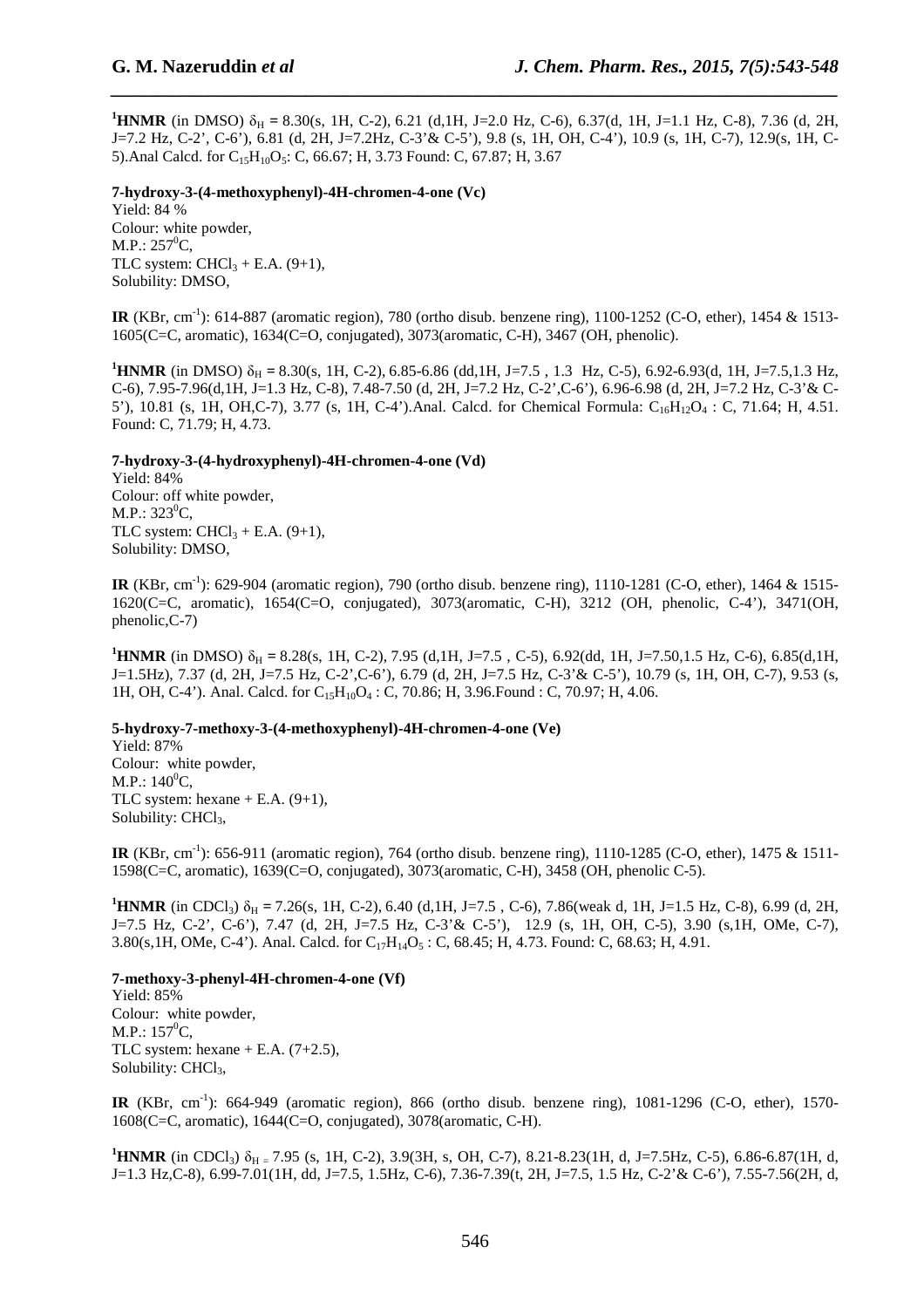J=7.5Hz, C-3', C-5'), 7.42-7.45(1H, t, J=7.5,1.5 Hz). Anal. Calcd. for  $C_{16}H_{12}O_3$ : C, 76.18; H, 4.79. Found: C, 76.38; H, 4.89.

*\_\_\_\_\_\_\_\_\_\_\_\_\_\_\_\_\_\_\_\_\_\_\_\_\_\_\_\_\_\_\_\_\_\_\_\_\_\_\_\_\_\_\_\_\_\_\_\_\_\_\_\_\_\_\_\_\_\_\_\_\_\_\_\_\_\_\_\_\_\_\_\_\_\_\_\_\_\_*

#### **RESULTS AND DISCUSSION**

Isoflavones were synthesized using Vilsmeier reagent. In previous methods isoflavones were synthesized under thermal conditions. We wish to report here with a green approach. In our methodology Deoxy benzoin was obtained by treating a substituted phenol with phenyl acetic acid in presence of  $BF<sub>3</sub>$ etherate as a Lewis acid. This intermediate in presence of Vilsmeir reagent and DMF was cyclized under microwave to furnish the product in good yield. Microwave is a green technology and increases speed of reaction. The molecules react faster under microwave condition. The possible mechanism for the reaction is depicted in following scheme-2.

#### **Scheme-2 : Mechanism for the formation of isoflavone**



Isoflavone

All compounds purified by silica gel column chromatography. Structure of compounds conformed by IR and <sup>1</sup>HNMR spectroscopy followed by elemental analysis.

#### **CONCLUSION**

A new microwave assisted methodology is developed for the synthesis of isoflavones. This is a green approach the reaction time is reduced with good yield of the product

### **Acknowledgment**

Authors are Authors are thankful to AKI trust Mumbai.

### **REFERENCES**

[1] G. Attassi, P. Briet, , J.P Berthelon, F. Collonges, *Journal of Medicinal Chemistry*, **1995,** 20, 393-402.

1a. T. Bhupal Reddy and Y. V. Rami Reddy, *J. Chem. Pharm. Res.,* **2011**, 3(2),617-622.

1b. Sulaiman Mohammed and Fazilah Abd Manan, *J. Chem. Pharm. Res.,* **2015,** 7(1),132-135.

1c. Nitisha Negi , Ajudhia N. Kalia , Seema Brar and Vinod K. Gauttam, *J. Chem. Pharm. Res.,* **2015**,7(2),574-580.

[2] M. Kumar, P. Rawat, K. Kureel, R. Mauryaa, *Bioorg. & Med. Chem. Lett.*,**2011,** 21 (6), 1706-09.

[3] R.J. Miksicek, *Proceedings of the Society for Experimental Biology and Medicine,* **1995,** 208, 44-50.

- [4] V.A. Bandyukova, V.S. Cherevatye, I.I.Ozimina, O.A. Andreeva, A.L. Lebedava, V.S.Davydov, T.N. Vashchenko; N.V.Postnikova, *Chemical Abstract,* **1990,** 108, 71937v
- [5] G. Peterson and S. Branes *Biochemical and Biophysical Research Communications*, **1980,**179, 661-667.

[6] A. A. El-Gammal, R. M. Mansour, *Chemical Abstract*, **1987,**106, 135070a.

[7] M. Takai, H.Yamaguchi, T. Saitoh, S.Shibata, *Chemical and Pharmaceutical Bulletin*, **1972**, 20, 2488-2490.

- [8] T.Akiyama, J.Ishida, S.Nakagawa, H. Ogawara, S.Watanabe, N.Itoh, M. Shihuya and Y.Fukami, *Journal of Biological Chemistry*, **1979,** 262, 5592-5595.
- [9] K.Wähälä, T. A*.* Hase, *J. Chem. Soc., Perkin Trans*.**, 1991,** 1, 3005-3008.
- [10]H.Singh, R. Pratap, *Tetrahedron Lett*, **2006**,47, 8161–8163.
- [11]C. L.Thoruwa, T.T.Song, J.Hu, A. L.Simon, P.A*.*Murphy, *J. Nat. Prod*.**, 2003,** 66, 149–151**.**